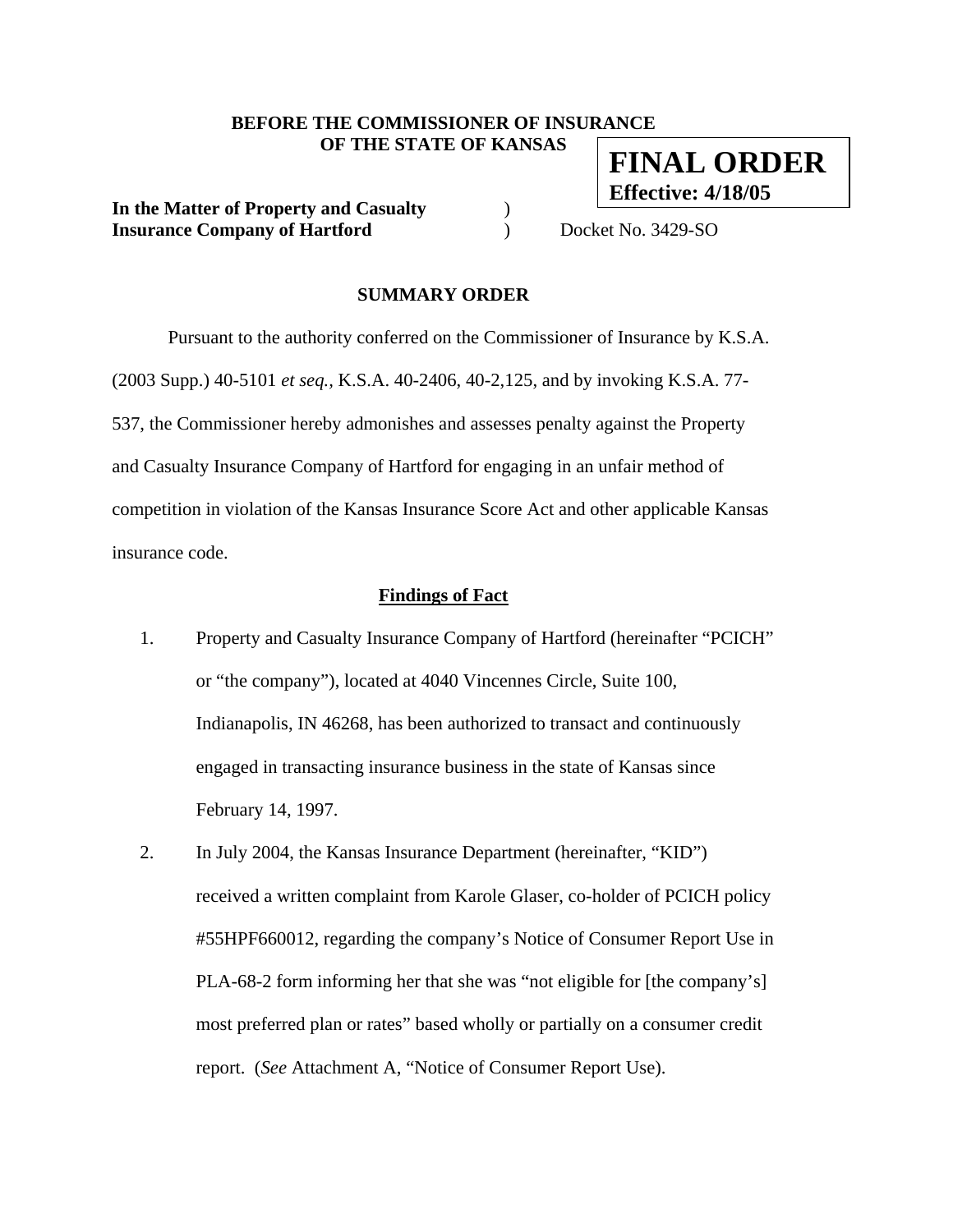- 3. On or about October 25, 2004, KID requested the Hartford Insurance Company to supply detailed reasons in relation to the aforesaid notice and the increase in premium in Glaser's policy. (*See* Attachment B, James Welch's letter, dated October 25, 2004, to DeFrancesco).
- 4. PCICH's full response was received by KID on November 15, 2004. (*See*  Attachment C, Suzanne Tench's letter, dated November 11, 2004, to James Welch).
- 5. PCICH states that its aforementioned Notice to Karole Glaser was "inaccurate" because "Mrs. Glaser's policy . . . is actually being rated with the best possible rating tier." *Id.*
- 6. PCICH also acknowledges that "as 80% of [PCICH's] customer are not eligible for [the company's] most preferred rates, [the company's] Marketing Department felt it would be more cost efficient to send this notice to all policyholders rather than to conduct the research necessary to determine who was eligible for our preferred rates and who was not." *Id.*
- 7. PCICH further acknowledges that the company's "record confirmed that [PCICH] were able to obtain an insurance score for Mrs. Glaser" from Trans Union during the renewal process of Glaser's policy. *Id.*
- 8. PCICH also confirms that Glaser's "July 21, 2004/2005 policy [was] renewed with an annual premium of \$485.45, which was an increase of \$161.09 over the 2003/2004 policy term." *Id.*
- 9. PCICH explained the reasons for the said premium and provided a list of codes involved in its rating process regarding Glaser's PCICH policy.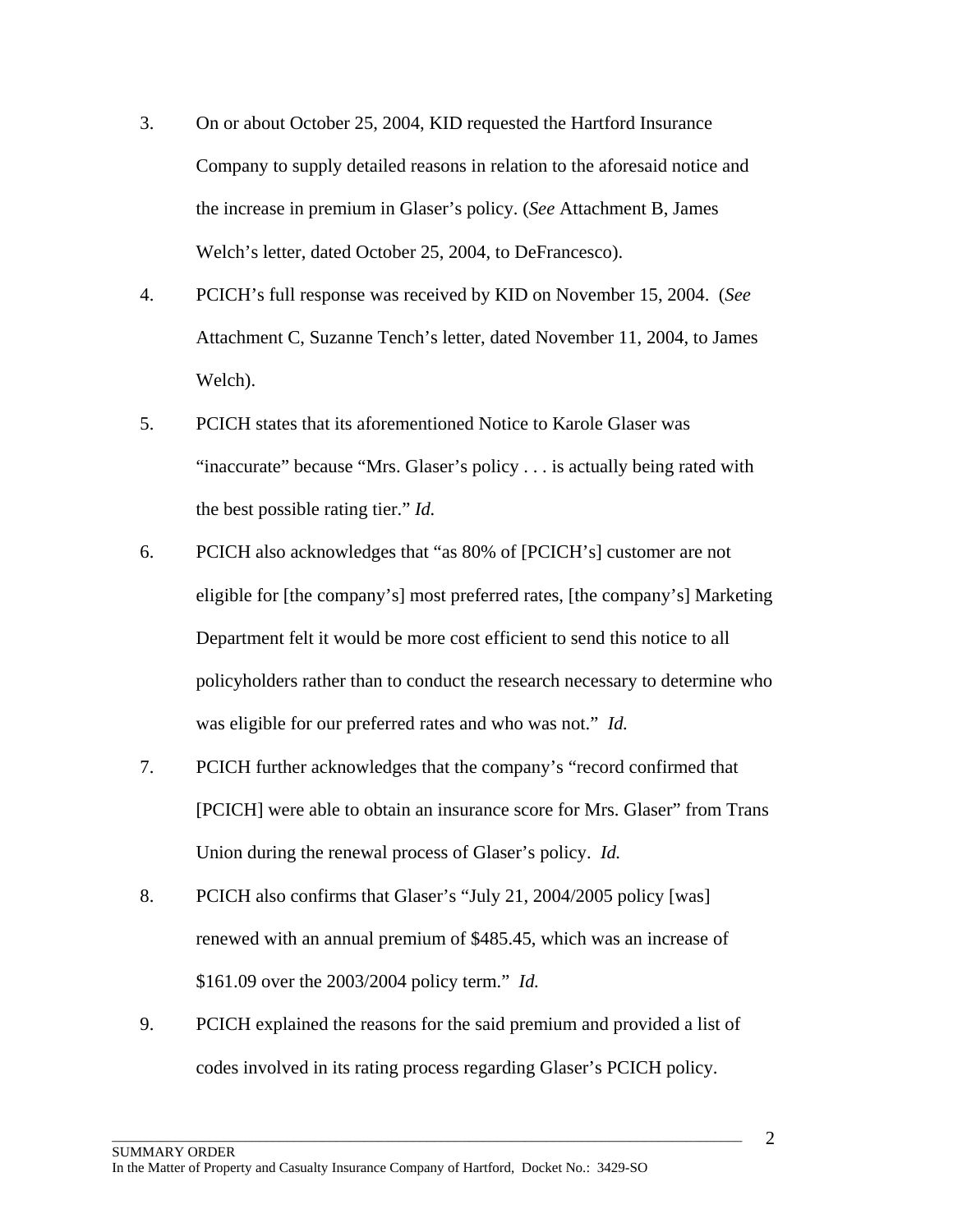Specifically, PCICH denies that the said premium increase was attributed to any adverse application of Glaser's credit report. *Id.*

- 10. On or about December 27, 2004, PCICH wrote to KID again stating that its November 11, 2004 letter contained "inaccurate information regarding Mrs. Glaser's policy." *See,* Attachment D, Suzanne Tench's letter, dated December 27, 2004, to James J. Welch.
- 11. In its November 11, 2004 letter, PCICH stated that "we were unable to obtain an insurance score for Mrs. Glaser . . . [due to] the result of Mrs. Glaser's change of address." *Id.*
- 12. PCICH urged KID to take notice that:

"Mrs. Glaser's vehicle was rated in the third from the best rating tier for the 2003/2004 policy term, based on her insurance score. On the 2004/2005 renewal, we attempted to reorder her insurance score. We were unable to obtain an insurance score, which changed Mrs. Glaser's vehicle tier to the "no score" category, which defaults to our best rating tier." *Id.* 

- 13. PCICH states that "the Notice of Consumer Report Use (form PLA-68-2) Mrs. Glaser received was appropriate. This particular notice is sent to our insureds when we were unable to obtain the insurance score." PCICH further retracts its prior statement that "this notice was sent to all policyholders" in its November 11, 2004 letter to KID. *Id.*
- 14. PCICH further informs KID that "[its] form number PLA-68-2 is no longer being mailed to our customers, and has been replaced with a new form (PLA-68-3)." *Id.*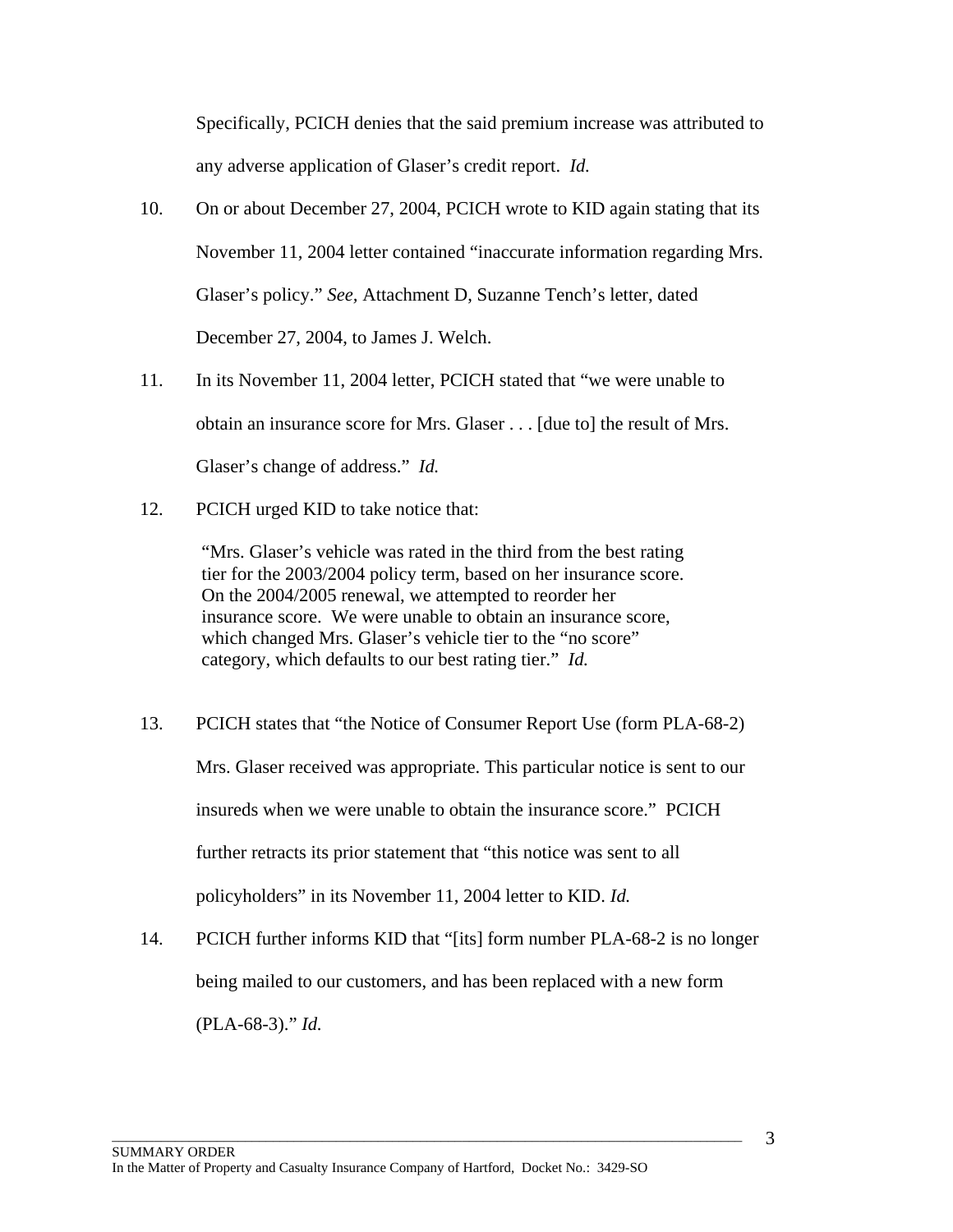# **Applicable Law**

## 15. K.S.A. 40-2,125 states:

(a) If the commissioner determines after notice and opportunity for a hearing that any person has engaged or is engaging in any act or practice constituting a violation of any provision of Kansas insurance statutes or any rule and regulation or order thereunder, the commissioner may in the exercise of discretion, order any one or more of the following:

(1) Payment of a monetary penalty of not more than \$1,000 for each and every act or violation, unless the person knew or reasonably should have known such person was in violation of the Kansas insurance statutes or any rule and regulation or order thereunder, in which case the penalty shall be not more than \$2,000 for each and every act or violation;

(2) suspension or revocation of the person's license or certificate if such person knew or reasonably should have known that such person was in violation of the Kansas insurance statutes or any rule and regulation or order thereunder; or

(3) that such person cease and desist from the unlawful act or practice and take such affirmative action as in the judgment of the commissioner will carry out the purposes of the violated or potentially violated provision.

(b) If any person fails to file any report or other information with the commissioner as required by statute or fails to respond to any proper inquiry of the commissioner, the commissioner, after notice and opportunity for hearing, may impose a penalty of up to \$500 for each violation or act, along with an additional penalty of up to \$100 for each week thereafter that such report or other information is not provided to the commissioner.

(c) If the commissioner makes written findings of fact that there is a situation involving an immediate danger to the public health, safety or welfare or the public interest will be irreparably harmed by delay in issuing an order under subsection (a)(3), the commissioner may issue an emergency temporary cease and desist order. Such order, even when not an order within the meaning of K.S.A. 77-502 and amendments thereto, shall be subject to the same procedures as an emergency order issued under K.S.A. 77- 536 and amendments thereto. Upon the entry of such an order, the commissioner shall promptly notify the person subject to the order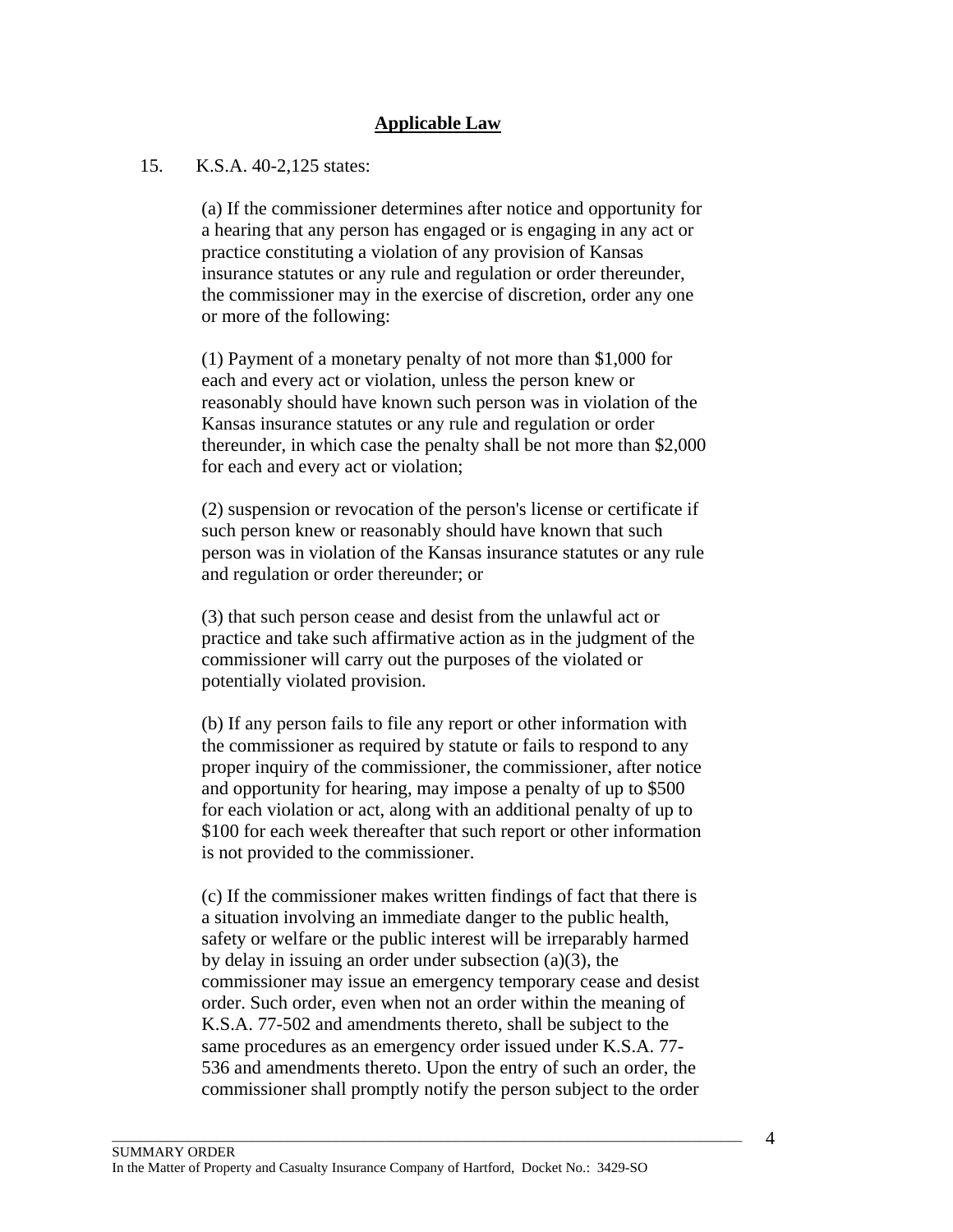that: (1) It has been entered, (2) the reasons therefor and (3) that upon written request within 15 days after service of the order the matter will be set for a hearing which shall be conducted in accordance with the provisions of the Kansas administrative procedure act. If no hearing is requested and none is ordered by the commissioner, the order will remain in effect until it is modified or vacated by the commissioner. If a hearing is requested or ordered, the commissioner, after notice of and opportunity for hearing to the person subject to the order, shall by written findings of fact and conclusions of law vacate, modify or make permanent the order.

(d) For purposes of this section:

(1) "Person" means any individual, corporation, association, partnership, reciprocal exchange, inter-insurer, Lloyd's insurer, fraternal benefit society and any other legal entity engaged in the business of insurance, or any person purchasing an interest in a life insurance policy which is licensed pursuant to K.S.A. 40-2,141 and amendments thereto, rating organization, third party administrator, nonprofit dental service corporation, nonprofit medical and hospital service corporation, automobile club, premium financing company, health maintenance organization, insurance holding company, mortgage guaranty insurance company, risk retention or purchasing group, prepaid legal and dental service plan, captive insurance company, automobile self-insurer or reinsurance intermediary. The term "person" shall not include insurance agents licensed pursuant to K.S.A. 40-241 or 40-246, and amendments thereto, insurance brokers licensed pursuant to K.S.A. 40-3701 *et seq.* , and amendments thereto, or employees of licensed agents or brokers.

(2) "Commissioner" means the commissioner of insurance of this state.

#### 16. K.S.A. 40-5104 states, in pertinent part:

No insurer authorized to do business in the state of Kansas which use credit information to underwrite or rate risks, shall: . . .

(e) Consider an absence of credit information or an inability to calculate an insurance score in underwriting or rating personal insurance, unless the insurer does one of the following: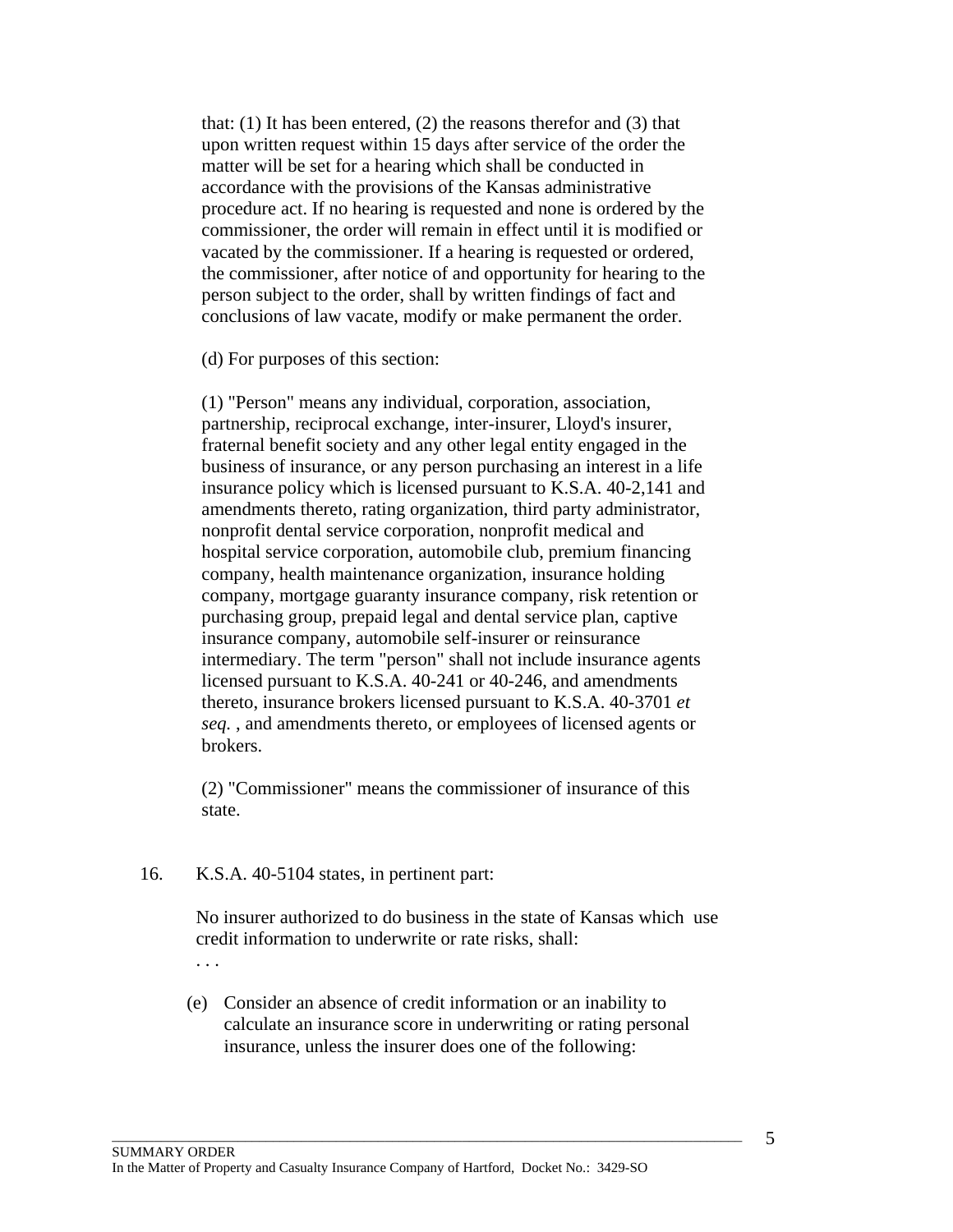- (1) Treat the consumer as if the applicant or insured had neutral credit information, as defined by the insurer; or
- (2) Exclude the use of credit information as a factor and use only other underwriting criteria.

# 17. K.S.A. 40-5107 states,

(a) If an insurer takes an adverse action based upon credit information, the insurer shall provide written notification to the consumer a notice that:

(1) An adverse action has been taken, in accordance with the requirements of the federal fair credit reporting act as set forth in, 15 USC 1681m(a); and

(2) explains the reason for such adverse action.

- (b) Each reason must be provided in sufficiently clear and specific language so that a person can identify the basis for the insurer's decision to take such adverse action. An insurer shall provide a procedure whereby a consumer may review an adverse action based on credit information. Such procedure shall be consistent with the provisions of K.S.A. 40-2,112 and amendments thereto. The insurer and the insurer's agent shall be immune from any action arising from information provided to the insured through such process. The insurer shall not be found in violation of rate filings by adjusting an insured's rate in such a manner.
- (c) The use of generalized terms such as 'poor credit history,' 'poor credit rating,' or 'poor insurance score' shall be deemed not to comply with requirements of this section.

# 18. K.S.A. 40-2406 states:

(a) Whenever the commissioner has reason to believe that any such person has been engaged or is engaging in this state in any unfair method of competition or any unfair or deceptive act or practice, whether or not defined in K.S.A. 40-2404 and amendments thereto, and that a proceeding by the commissioner in respect thereto would be in the interest of the public, the commissioner shall issue and serve upon such person a statement of the charges in that respect and conduct a hearing thereon in accordance with the provisions of the Kansas administrative procedure act.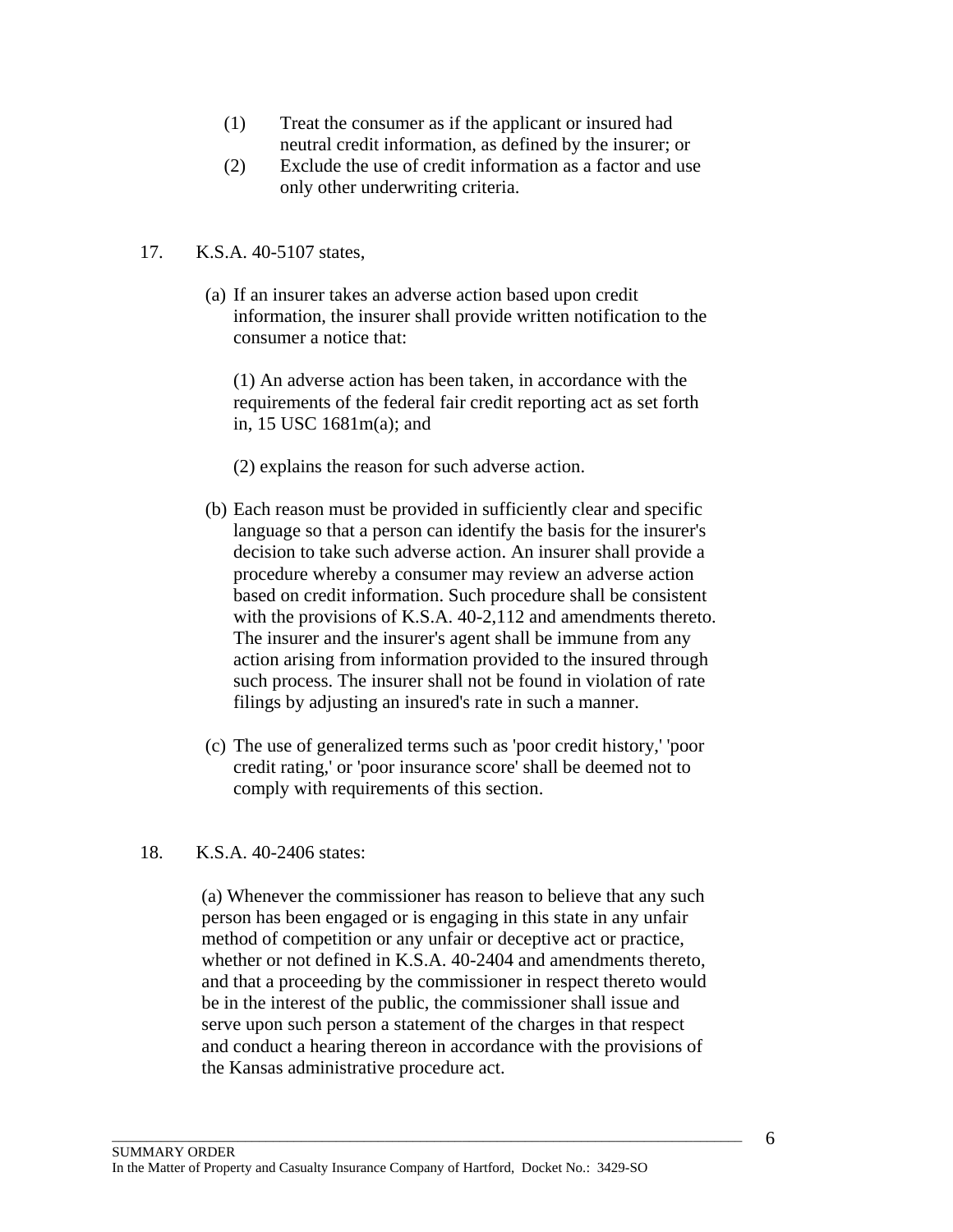(b) If, after such hearing, the commissioner determines that the person charged has engaged in any unfair method of competition or any unfair or deceptive act or practice, any costs incurred as a result of conducting any administrative hearing authorized under the provisions of this section shall be assessed against such person or the company or companies represented by such person as an agent, broker or adjuster who is a participating party to the matters giving rise to the hearing. As used in this subsection, "costs" shall include witness fees, mileage allowances, any costs associated with reproduction of documents which become a part of the hearing record and the expense of making a record of the hearing.

## 19. K.S.A. 40-2407 states:

(a) If, after such hearing, the commissioner shall determine that the person charged has engaged in an unfair method of competition or an unfair or deceptive act or practice, the commissioner shall render an order requiring such person to cease and desist from engaging in such method of competition, act or practice and if the act or practice is a violation of K.S.A. 40-2404 and amendments thereto, the commissioner may in the exercise of discretion order any one or more of the following:

(1) Payment of a monetary penalty of not more than \$1,000 for each and every act or violation, but not to exceed an aggregate penalty of \$10,000, unless the person knew or reasonably should have known such person was in violation of this act, in which case the penalty shall be not more than \$5,000 for each and every act or violation, but not to exceed an aggregate of \$50,000 in any sixmonth period;

(2) suspension or revocation of the person's license if such person knew or reasonably should have known such person was in violation of this act; or

(3) redress of the injury by requiring the refund of any premiums paid by, the payment of any moneys withheld from, any consumer and appropriate public notification of the violation. In applying this penalty any requirement for the payment of moneys may include reasonable interest at a rate not to exceed the rate specified in K.S.A. 40-2,126 and amendments thereto, with such interest commencing no earlier than the date the consumer's complaint was received by the commissioner and actual costs incurred by the consumer in effecting the payment associated directly with the injury.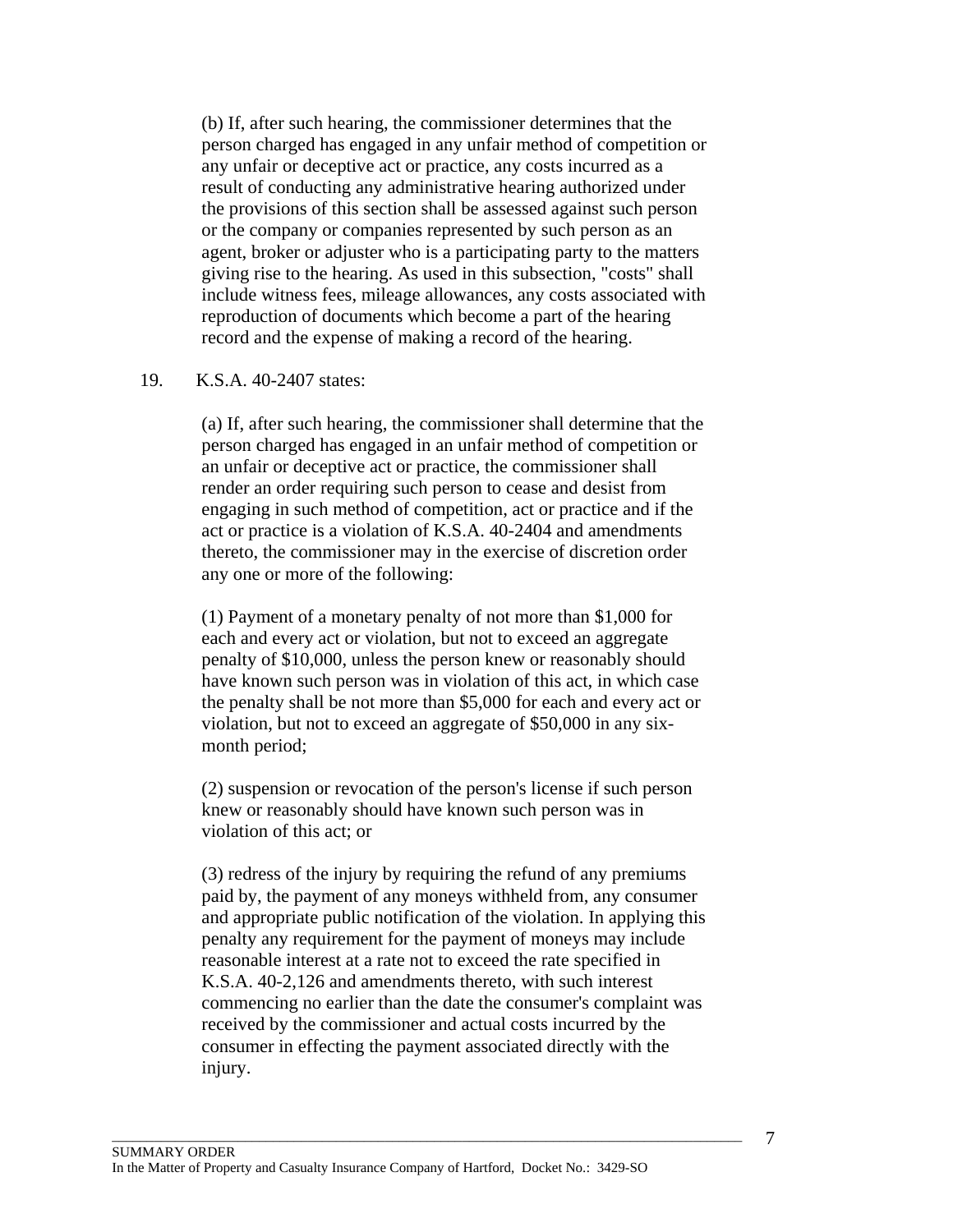(b) After the expiration of the time allowed for filing a petition for review if no such petition has been duly filed within such time, the commissioner may at any time, after notice and opportunity for hearing in accordance with the provisions of the Kansas administrative procedure act, reopen and alter, modify or set aside, in whole or in part, any order issued under this section, whenever in the commissioner's opinion conditions of fact or of law have so changed as to require such action or if the public interest shall so require.

# **Conclusion**

Based upon the Findings of Fact and Applicable Law enumerated in paragraphs

#1 through #19 above,

## **IT IS, THEREFORE, ORDERED BY THE COMMISSIONER OF INSURANCE:**

- a. PCICH admits that its notice form PLA-68-2 was mailed to the policyholders, including Karole E. Glaser, who had no scores in their credit information for one reason or another.
- b. PCICH also admits that the company's inability to obtain an insurance score regarding Glaser resulting in a change of her vehicle tier to the "no score" category, which defaults to the company's best rating tier.
- c. PCICH's PLA-68-2 notice states: "[t]his notice is issued to those persons not eligible for our most preferred plan or rates based wholly or partly on a consumer report, and/or our inability to obtain your insurance score, which is produced for information found in a credit report."
- d. By issuing a PLA-68-2 notice to Glaser informing her that she was not eligible for PCICH's best rate based wholly or partly on a consumer report or the company's inability to obtain an insurance score on her account, PCICH misrepresents and misinforms the facts and rates as to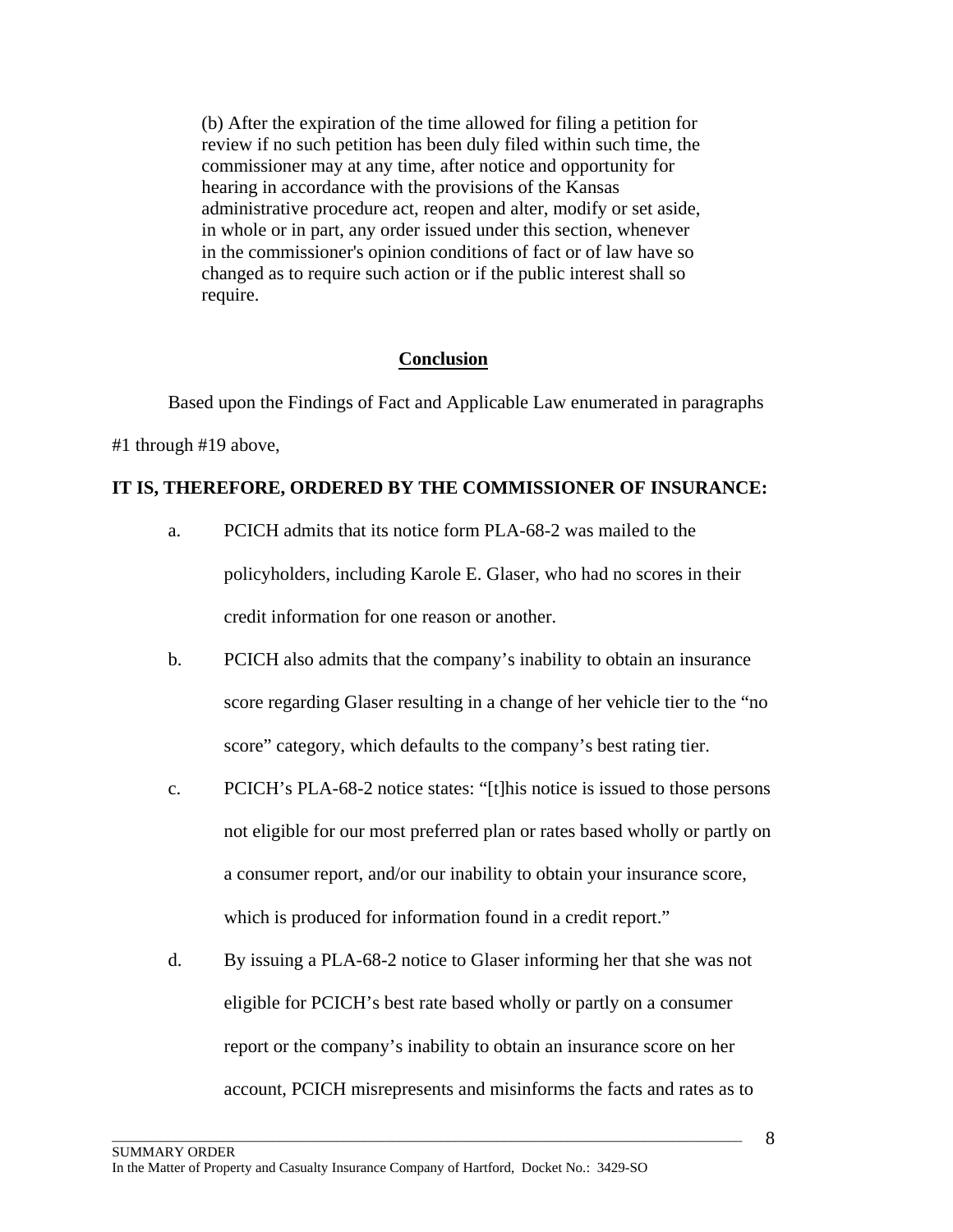the company's practice regarding "no score" accounts at the time relevant to this case, thus, in violation to K.S.A. 40-2404(1)(a) and K.S.A. 40-2406.

- e. PCICH's consideration of an absence of credit information or its inability to calculate an insurance score in "no score" accounts as basis for defaulting such accounts to the company's best rating tier is a business practice prohibited under K.S.A. 40-5104(e).
- f. Pursuant to K.S.A. 40- 2407(a), PCICH shall cease and desist from serving its policyholders with any notice of consumer report use without regard to the applicability and factual accuracy of such a notice.
- g. Pursuant to K.S.A. 40-2,125, PCICH shall pay a monetary penalty, due and payable to Kansas Insurance Commissioner on or before the 14<sup>th</sup> day from the date of this order, in the amount of One Hundred Dollars (\$100) for its violations of K.S.A. 40-2404(1)(a), 40-2406 and K.S.A. 40- 5104(e).

# **IT IS SO ORDERED THIS \_29th\_ DAY OF MARCH, 2005, IN THE CITY OF TOPEKA, COUNTY OF SHAWNEE, STATE OF KANSAS.**



 $\frac{1}{s}$  Sandy Praeger Sandy Praeger Commissioner of Insurance

 $\angle$ s/ John W. Campell $\angle$ John W. Campbell General Counsel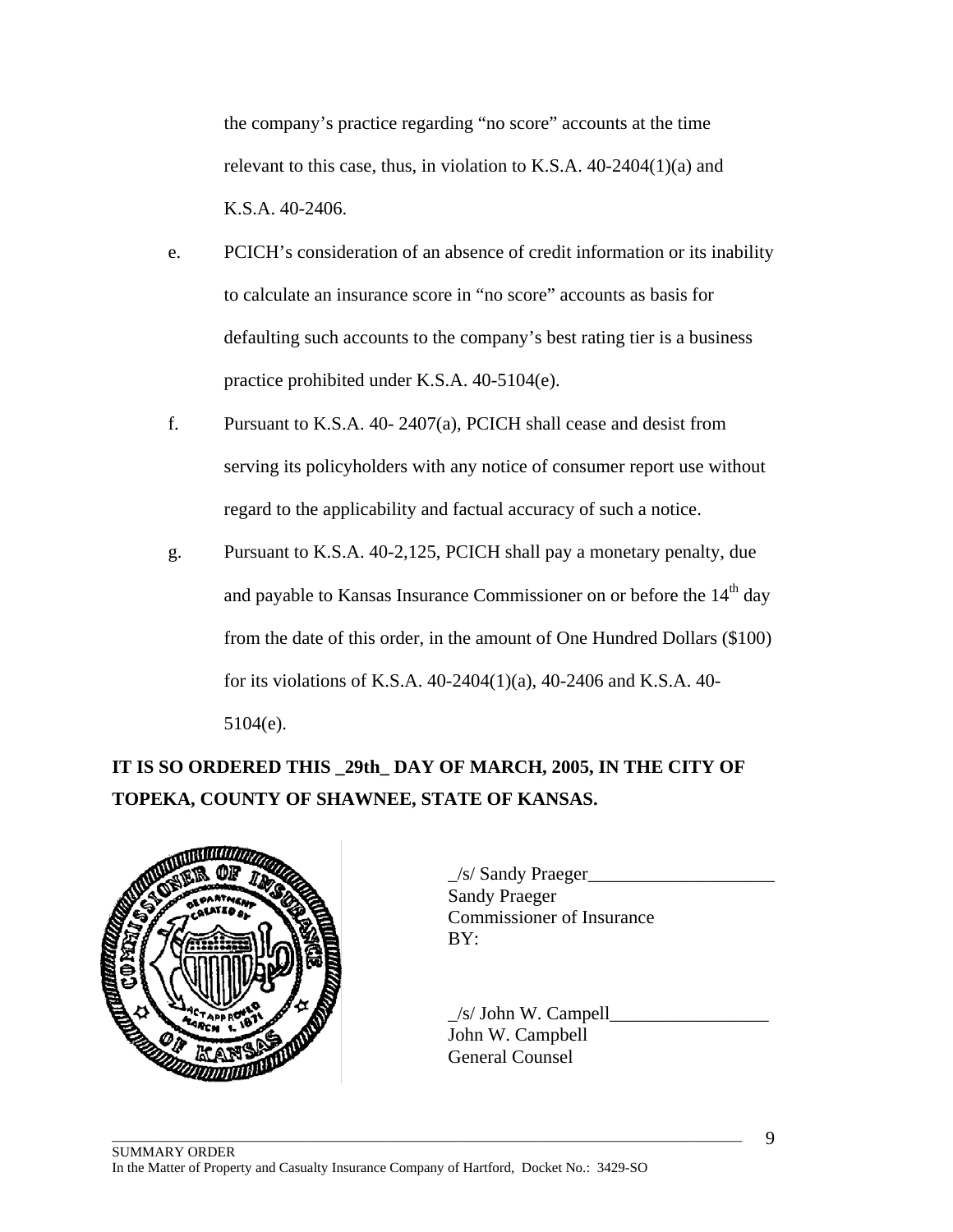## **CERTIFICATE OF SERVICE**

 The undersigned hereby certifies that he served the above and foregoing Order on this \_29th\_ day of \_March\_, 2005, by causing the same to be deposited in the United States Mail, first class postage prepaid, addressed to the following:

Chris Williams, Counsel The Hartford Law Dept. - 1st Floor 2018 Powers Ferry Road Atlanta, GA 30339

> $/s$ / Hsingkan Chiang Hsingkan Chiang, Staff Attorney

# **NOTICE OF RIGHTS**

 Property and Casualty Insurance Company of Hartford ("PCICH") is entitled to a hearing pursuant to K.S.A. §77-537, the Kansas Administrative Procedure Act. If PCICH desires a hearing, the company must file a written request for a hearing with:

> John W. Campbell, General Counsel Kansas Insurance Department 420 S.W.  $9<sup>th</sup>$  Street Topeka, Kansas 66612

 This request must be filed within fifteen (15) days from the date of service of this Order. If PCICH requests a hearing, the Kansas Insurance Department will notify the company of the time and place of the hearing and information on the procedures, right of representation, and other rights of parties relating to the conduct of the hearing, before commencement of same.

 If a hearing is not requested in the time and manner stated above, this Order shall become effective as a Final Order upon the expiration of time for requesting a hearing, pursuant to K.S.A. §77-613. In the event that PCICH files a petition for judicial review, pursuant to K.S.A. §77-613(e), the agency officer to be served on behalf of the Kansas Insurance Department is:

> John W. Campbell, General Counsel Kansas Insurance Department 420 S.W.  $9<sup>th</sup>$  Street Topeka, Kansas 66612

 $\Box$  . The contribution of the contribution of the contribution of the contribution of the contribution of the contribution of the contribution of the contribution of the contribution of the contribution of the contributi

 $-10$